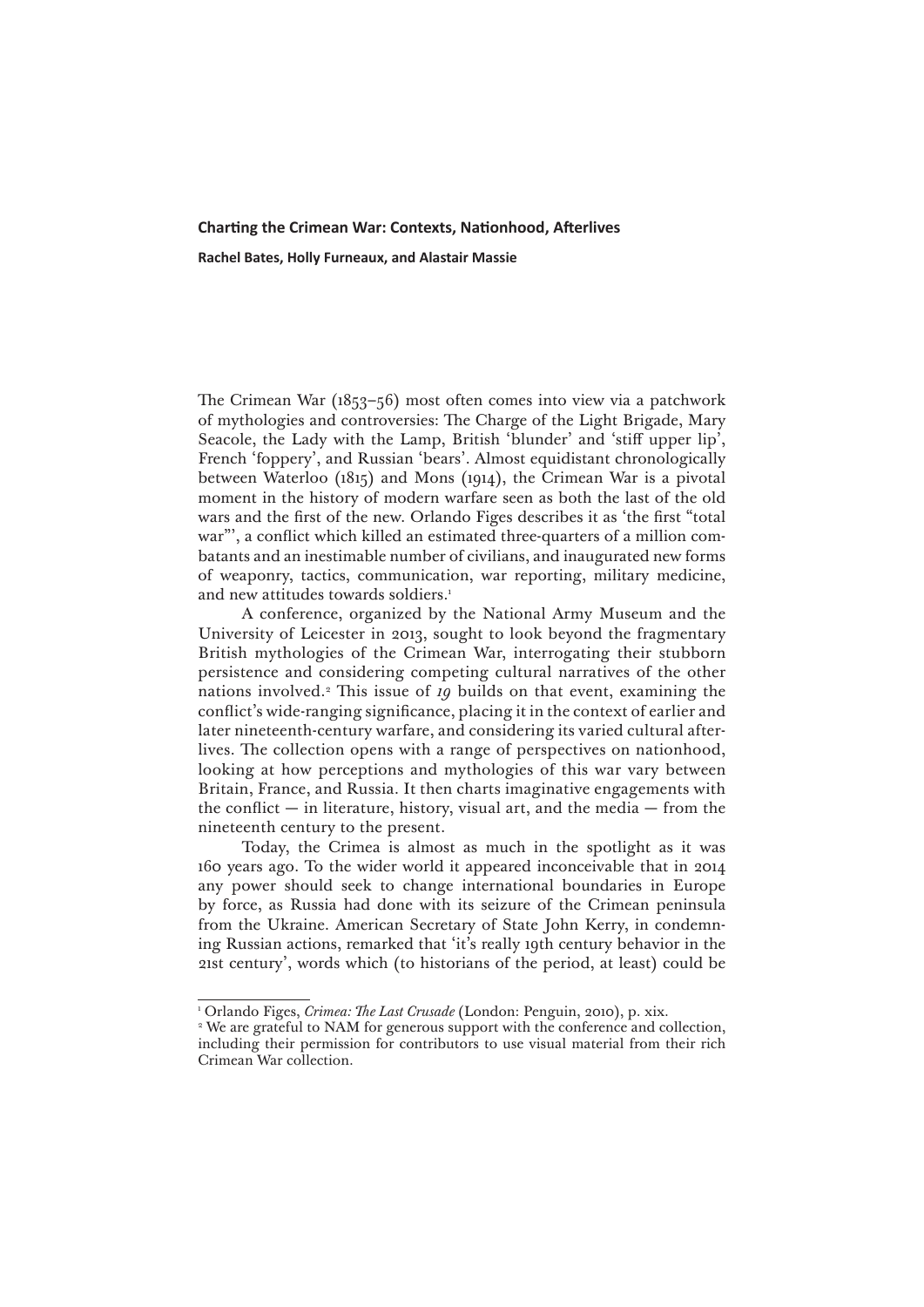read as inadvertent acknowledgement of the continuing significance of the Crimea to the Russians, as great today as it was in 1854 and 1855, when they had so doggedly defended it against the British and French.<sup>3</sup>

Conquered in 1783, the Crimea had given the Russia of Catherine the Great access to the Black Sea and the potential for it to project naval power on a worldwide basis, assuming that Russia could ultimately possess itself of the straits at Constantinople from the Turks and sail its fleet into the Mediterranean. This, however, remained an unwelcome prospect for the western powers, and when the Russians went to war with the Turkish Empire in 1853 and invaded the Danubian provinces, apparently in an attempt to realize the dream of reaching Constantinople, Britain and France went to war with Russia in support of the Turks. The strategy of the British and French ultimately resolved itself into mounting a smashand-grab grand raid on the Russian Crimean naval base at Sebastopol. The facilities at the base would be destroyed and the Russian Black Sea fleet eliminated. Because the Crimea was at the periphery of the Russian Empire and communication with its heartlands was difficult, this in theory was a sensible strategy: it constituted the classic indirect approach that would catch the Russian bear and its ostensibly intimidating 850,000-strong army off balance. Unfortunately for Britain and France, however, this was not how things turned out. The allies landed safely enough in the Crimea, won the Battle of the Alma (20 September 1854) and invested Sebastopol. But they did not seize the opportunity to make a quick assault and the Russians launched counter-offensives leading in quick succession to the battles of Balaklava (25 October) and Inkerman (5 November). Although these battles failed in the Russian objective of driving their enemies into the sea, they were sufficient to act as spoilers, meaning an attack could not be made on Sebastopol before the onset of the Crimean winter. A prolonged campaign ensued for which the British army, in particular, was ill-prepared. Lurid stories appeared in the press and in soldiers' letters home of the shortcomings of official provision. Critics seized on evidence of medical negligence and a catastrophic failure of supply. The government of Lord Aberdeen fell. While the difficulties of fighting a war in the remote Crimea were as bad if not worse for the Russians, as far as many Britons were concerned the point of comparison was the French army, which (at the outset) appeared to have the systems in place that the British army lacked. Numerous official inquiries were set up to discover where fault lay and to promote remedies. Yet, while it was acceptable to castigate the authorities responsible for managing the war  $-$  this was part of the game of politics, after all  $-$  it became

<sup>3</sup> Jaime Fuller, 'Kerry says "Russia is going to lose" if Putin's troops continue to advance in Ukraine', *Washington Post*, 2 March 2014 <[http://www.washingtonpost.](http://www.washingtonpost.com/blogs/post-politics/wp/2014/03/02/kerry-says-russia-is-going-to-lose-if-putins-troops-continue-to-advance-in-ukraine/) [com/blogs/post-politics/wp/2014/03/02/kerry-says-russia-is-going-to-lose-if](http://www.washingtonpost.com/blogs/post-politics/wp/2014/03/02/kerry-says-russia-is-going-to-lose-if-putins-troops-continue-to-advance-in-ukraine/)[putins-troops-continue-to-advance-in-ukraine/>](http://www.washingtonpost.com/blogs/post-politics/wp/2014/03/02/kerry-says-russia-is-going-to-lose-if-putins-troops-continue-to-advance-in-ukraine/) [accessed 31 March 2015].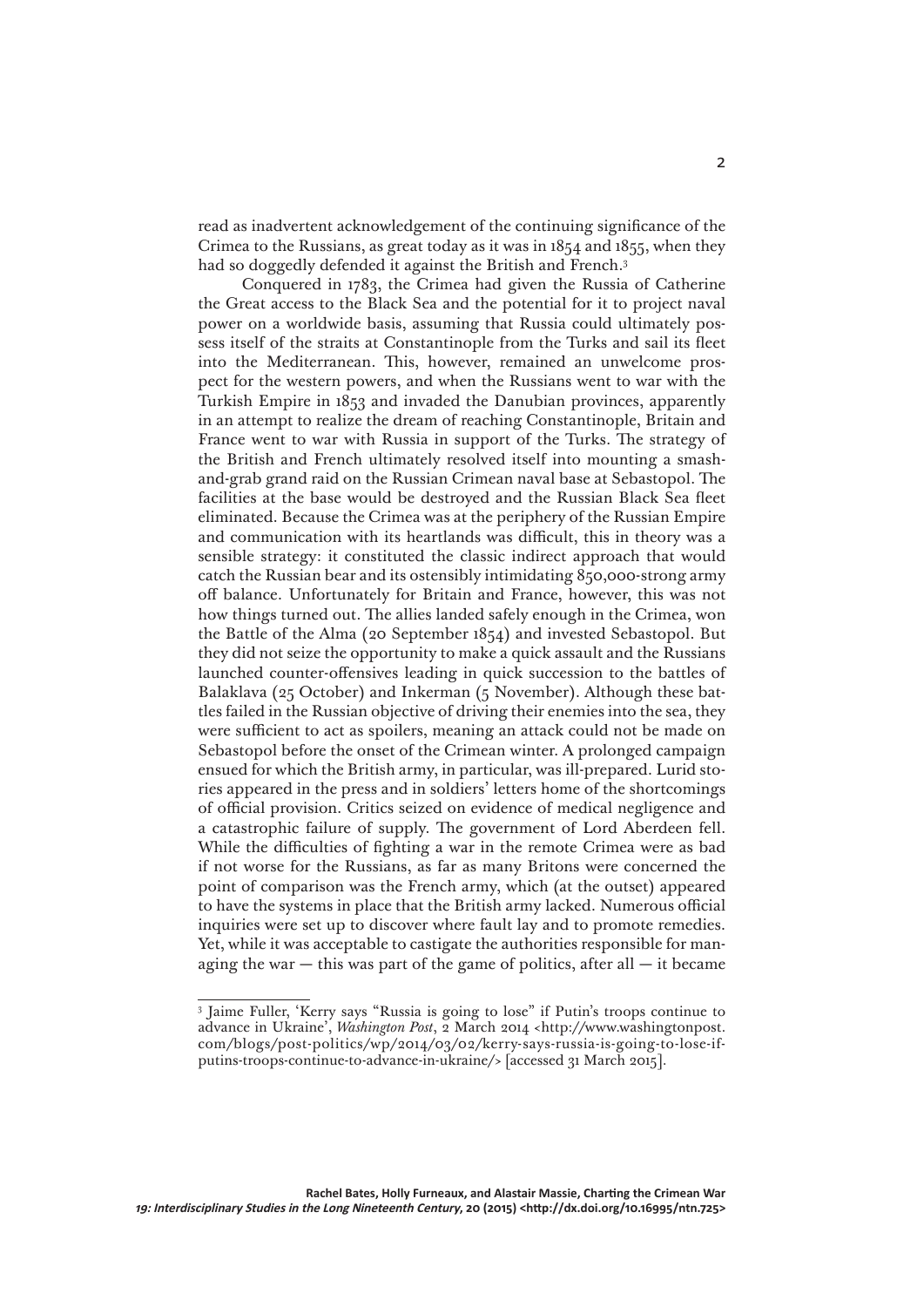almost de rigueur among commentators to extol the ordinary soldiery, who became noble objects of compassion, both heroic and virtuous. Aspects of this phenomenon will emerge in the articles that follow.

When Sebastopol did eventually fall (8 September 1855), there was a sense of anticlimax. The war petered out with the Russians brought to the negotiating table by the threat of Austrian intervention. For Russia the war had been a humiliating experience even if a large measure of pride was salvaged by the epic resistance of nearly a year at Sebastopol. The Emperor Napoleon III of France, meanwhile, wanted peace for domestic reasons: the French war machine was beginning to feel the strain. This left Britain which, exhibiting the usual characteristics of 'a liberal state at war', had only by 1856 finally mobilized its vast resources.4 It had an immense naval armament ready to set sail to the Baltic, but the arrival of peace frustrated Britain's hopes of striking a blow at the Russian capital, St Petersburg. This merely reinforced a pervading impression in Britain (which has persisted ever since) of the Crimean War as an unsatisfying experience, one that could scarcely be recognized as a victory. Be that as it may, the articles that follow serve to show just how truly multifaceted the afterlife of the Crimean War has proved to be.

In the first of a series of historical assessments of medical treatment during the war, Mike Hinton re-evaluates medical reporting, the nature of the problems affecting the health of the British army, and the maligned figure of Dr John Hall. He shows how statistical analysis during the war was flawed and argues that there was a correlation between improved living standards at the front and lower mortality rates at Scutari. By highlighting the importance of improvements in the Crimea in 1855, Hinton complicates the prevailing view that Florence Nightingale and the Royal Sanitary Commission alone relieved the pressures faced by British military hospitals in Turkey.

The Russian army also faced severe medical insufficiencies as Yulia Naumova's work details. She argues that the Russian medical service, which had developed along European lines, broke down in the Crimea owing to geographical challenges, the Russian Commissariat's preoccupation with Russian forces bordering Poland, Prussia, and Austria, and the Russian commander-in-chief's failure to prepare adequately for the supply issues.

Continuing to explore the supply systems governing rival nations, Anthony Dawson's article provides new insight into the French army during the war and re-examines the promotion of French logistical superiority by British reformers. Drawing upon differences in newspaper reporting between the two nations and contemporary French assessments of its

<sup>4</sup> See Olive Anderson's influential study *A Liberal State at War: English Politics and Economics during the Crimean War* (London: Macmillan, 1967).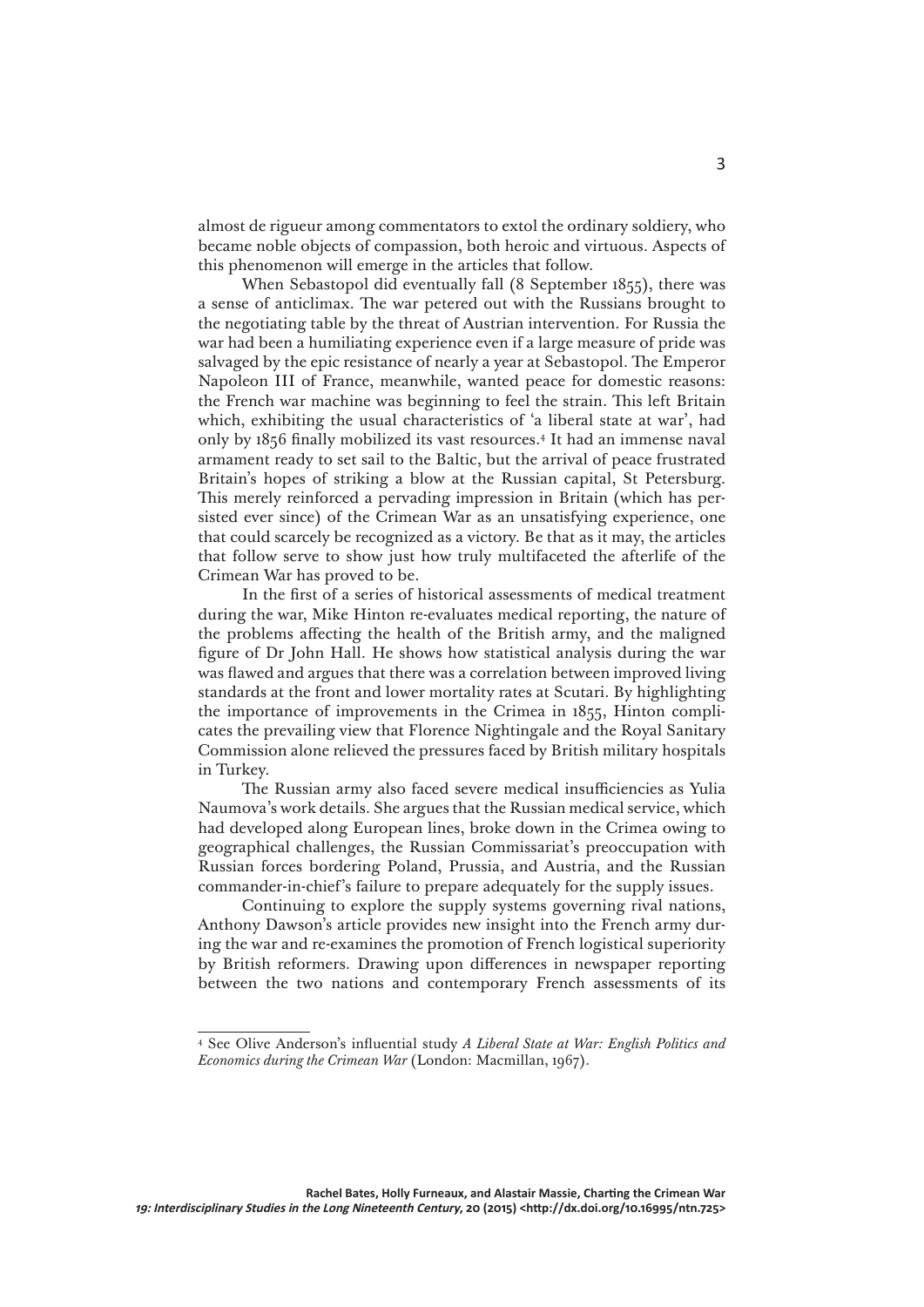army, Dawson shows the problems with overly positive British projections of the French system.

Turning to broader cultural representations of the war, Rachel Bates explores how royal interventions supported a media campaign to present the monarchy as the ultimate champion and carer for the British soldier. Beyond the charged sentiment expressed in relation to the ordinary soldier, via a 'leaked' royal letter in the press and unifying images of the Queen distributing Crimean Medals to the war wounded, Bates points to the Crown's hidden struggle to assert its authority over the army and therefore to preserve its privileges.

Also reflecting on the charged media presence of the war-broken soldier, Tai-Chun Ho reveals the significance of Thomas Campbell's poem 'The Soldier's Dream' (1804), which was resurrected in *Punch* and other media to highlight ethical issues pertaining to the welfare of the soldier and his family. Ho argues that these representations reconfigured Campbell's 'weary' soldier to ease anxiety about the soldier's aftercare, but that Tennyson's 'Maud', when read as an ironic rewriting of Campbell's poem, challenged unifying constructs of the soldier.

Lara Kriegel's article builds upon patriotic constructs of the British soldier by exploring public fascination with the so-called 'Balaklava Bugle' and rival claims to having sounded the fateful action of the Charge of the Light Brigade. Situating this relic in the realm of family, military, and national lore, and drawing upon the secularization of the sacred, Kriegel shows how the bugle has helped to carve out a singular celebrity for the brigade's survivors. She considers the instrument's economic value and more abstract investments in its battlefield presence.

Continuing the themes of Victorian celebrity, the commercial and sacred, and the British soldier's welfare, Trev Broughton looks at the renown of Captain Hedley Vicars as the archetypal Christian soldier. Focusing on the mediating effects of Catherine Marsh's best-selling biography, *Memorials of Captain Hedley Vicars*, she explores its commemorative features, and situates Marsh's projection of Vicars's evangelism alongside other attempts to improve the image of the army. Broughton also argues that via Marsh's mediations, which distance Vicars from aggressive combat, he emerges as a complexly gendered figure.

Finally, the contradictions of the war and its rhetoric are summed up in Trudi Tate's article on mid-Victorian representations of the fall of Sebastopol. Using newspaper reports and the work of artists and photographers, Tate explores ambivalent feeling in contemporary responses to the longed-for capture of the Russian naval town, showing how the destruction of the town was presented as both a sublime event and as a troubling, desolate affair.

A. L. Berridge's Afterword also reflects on the dramatic appeal of the fall of Sebastopol, the differing emphases placed upon the event in the